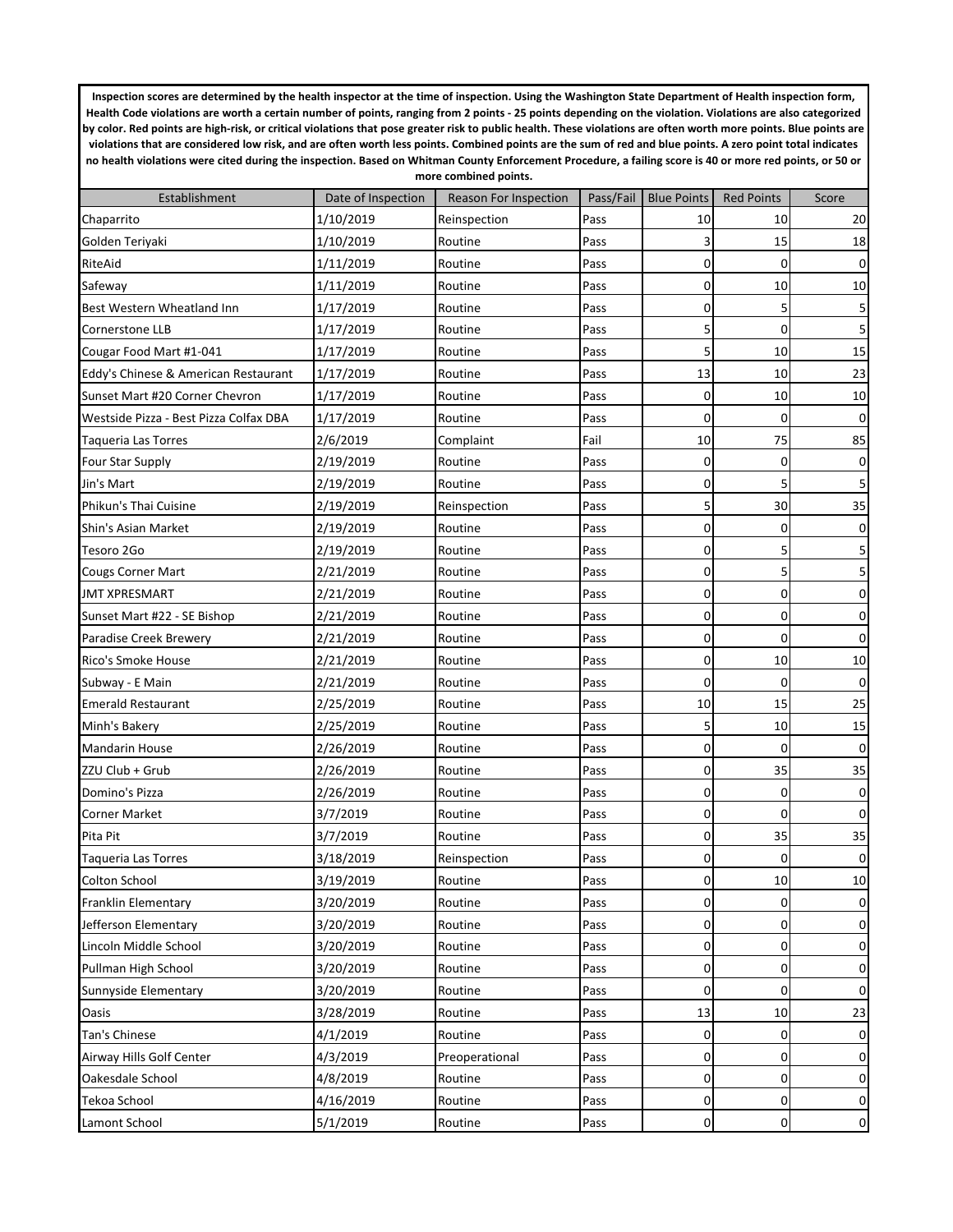| Minh's Bakery                        | 5/1/2019  | Preoperational | Pass | $\mathbf 0$ | $\mathbf 0$ | 0              |
|--------------------------------------|-----------|----------------|------|-------------|-------------|----------------|
| St. John School                      | 5/1/2019  | Routine        | Pass | $\mathbf 0$ | $\mathbf 0$ | 0              |
| <b>PNW Halal Meats</b>               | 5/15/2019 | Routine        | Pass | $\mathbf 0$ | $\mathbf 0$ | 0              |
| <b>Thomas Hammer Coffee Rosters</b>  | 5/15/2019 | Routine        | Pass | $\mathbf 0$ | $\mathbf 0$ | 0              |
| <b>Endicott Food Center</b>          | 5/16/2019 | Routine        | Pass | $\mathbf 0$ | $\mathbf 0$ | 0              |
| <b>Endicott School</b>               | 5/16/2019 | Routine        | Pass | $\mathbf 0$ | $\mathbf 0$ | 0              |
| LaCrosse School                      | 5/16/2019 | Routine        | Pass | $\mathbf 0$ | $\mathbf 0$ | $\overline{0}$ |
| Auntie Anne's Pretzels               | 5/23/2019 | Routine        | Pass | $\mathbf 0$ | $\mathbf 0$ | 0              |
| Daily Grind #2 - Bishop Blvd.        | 5/23/2019 | Routine        | Pass | 0           | 0           | $\pmb{0}$      |
| Subway - WalMart                     | 5/23/2019 | Routine        | Pass | $\mathbf 0$ | $\mathbf 0$ | 0              |
| Carter Foods                         | 5/24/2019 | Routine        | Pass | $\mathbf 0$ | $\Omega$    | 0              |
| Lacrosse Café                        | 5/24/2019 | Routine        | Pass | $\mathbf 0$ | 25          | 25             |
| Daily Grind #7 - S. Grand            | 5/24/2019 | Routine        | Pass | $\mathbf 0$ | $\mathbf 0$ | $\mathbf{0}$   |
| Daily Grind Coffeehouse #5- Main St. | 5/24/2019 | Routine        | Pass | $\mathbf 0$ | 15          | 15             |
| Azia                                 | 6/24/2019 | Routine        | Pass | 7           | 15          | 22             |
| Daily Grind #3 - N. Grand            | 6/27/2019 | Routine        | Pass | $\mathbf 0$ | 0           | 0              |
| Starbucks #3358 - NE Stadium         | 6/27/2019 | Routine        | Pass | $\mathbf 0$ | $\Omega$    | $\mathbf 0$    |
| Pizza Perfection                     | 7/16/2019 | Routine        | Pass | $\mathbf 0$ | 15          | 15             |
| Taco Del Mar                         | 7/16/2019 | Routine        | Pass | $\mathbf 0$ | 0           | 0              |
| Grumpy's Tavern                      | 7/22/2019 | Routine        | Pass | $\mathbf 0$ | 10          | 10             |
| Meet Shop Too                        | 7/22/2019 | Routine        | Pass | $\mathbf 0$ | 10          | 10             |
| Palouse Caboose                      | 7/22/2019 | Routine        | Pass | 5           | 5           | 10             |
| <b>Palouse Family Foods</b>          | 7/22/2019 | Routine        | Pass | $\mathbf 0$ | 10          | 10             |
| Palouse Hyde Out                     | 8/7/2019  | Routine        | Pass | $\mathbf 0$ | $\mathbf 0$ | 0              |
| Quality Inn                          | 8/7/2019  | Routine        | Pass | $\mathbf 0$ | 5           | 5 <sup>1</sup> |
| Azia                                 | 8/7/2019  | Complaint      | Fail | 26          | 100         | 126            |
| AFC Sushi @ Safeway #2639            | 8/8/2019  | Routine        | Pass | 0           | 0           | 0              |
| <b>McDonald's Grand Ave</b>          | 8/8/2019  | Routine        | Pass | $\mathbf 0$ | $\mathbf 0$ | $\mathbf 0$    |
| Azia                                 | 8/9/2019  | Reinspection   | Pass | 10          | 10          | 20             |
| Cougar Cottage                       | 8/15/2019 | Routine        | Pass | 0           | 10          | 10             |
| Jimmy John's                         | 8/15/2019 | Routine        | Pass | 0           | 5           | 5              |
| Rosauers Food & Drug                 | 8/15/2019 | Routine        | Pass | $\pmb{0}$   | 0           | 0              |
| Top Notch Café                       | 8/15/2019 | Routine        | Pass | $\mathbf 0$ | $\mathbf 0$ | 0              |
| Valhalla Bar & Grill                 | 8/15/2019 | Routine        | Pass | 0           | 5           | 5              |
| Zip's Drive-In                       | 8/15/2019 | Routine        | Pass | $\mathbf 0$ | 10          | 10             |
| Nuevo Vallarta                       | 8/15/2019 | Other          | Pass | $\mathbf 0$ | 0           | $\overline{0}$ |
| <b>Tokyo Seoul</b>                   | 8/21/2019 | Complaint      | Fail | 13          | 55          | 68             |
| Double J Ranch Cookie Co.            | 8/23/2019 | Preoperational | Pass | 0           | 0           | 0              |
| Home Sweet Home Treats               | 8/23/2019 | Preoperational | Pass | 0           | $\mathbf 0$ | 0              |
| My Office Bar & Grill                | 8/26/2019 | Routine        | Pass | 0           | 10          | 10             |
| Pizza Hut #2188 - N Grand            | 8/26/2019 | Routine        | Pass | 0           | 10          | 10             |
| Red Bento                            | 8/26/2019 | Routine        | Pass | 8           | 40          | 48             |
| Cougar Country Drive-In              | 8/26/2019 | Preoperational | Pass | $\mathbf 0$ | 0           | $\mathbf 0$    |
| Éclair's Coffee & Company            | 9/19/2019 | Routine        | Pass | 0           | 0           | $\mathbf 0$    |
| <b>Feeding Station</b>               | 9/19/2019 | Routine        | Pass | 5           | $\mathbf 0$ | 5              |
| <b>Tekoa Empire Foods</b>            | 9/19/2019 | Routine        | Pass | $\mathbf 0$ | $\mathbf 0$ | $\overline{0}$ |
| Tokyo Seoul                          | 9/23/2019 | Reinspection   | Fail | 0           | 60          | 60             |
| <b>Hilltop Restaurant</b>            | 9/24/2019 | Routine        | Pass | 0           | 25          | 25             |
|                                      |           |                |      |             |             |                |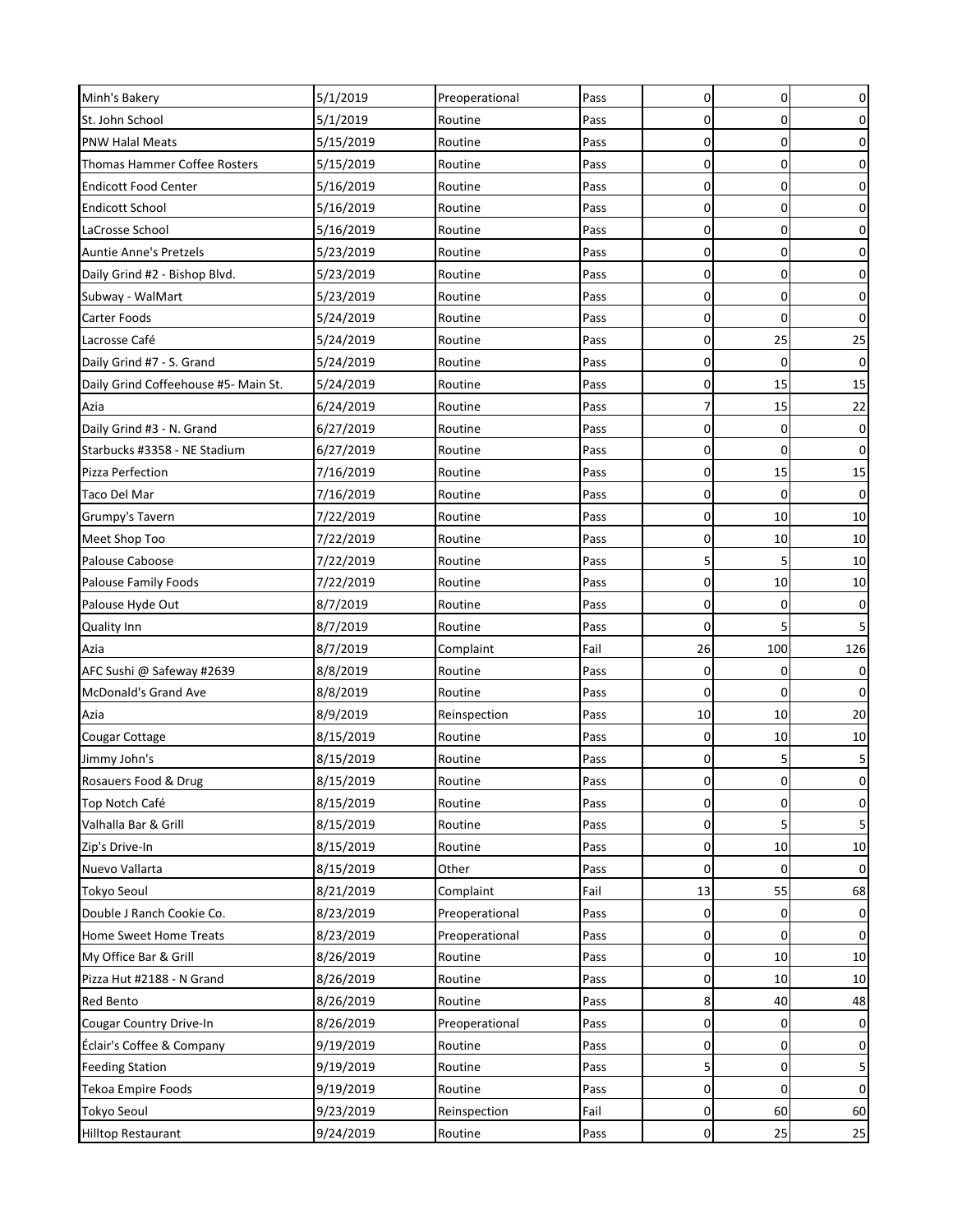| <b>Merry Cellars</b>         | 9/24/2019  | Routine      | Pass | 0           | $\mathbf 0$    | $\overline{0}$   |
|------------------------------|------------|--------------|------|-------------|----------------|------------------|
| 165 Degrees Brew, LLC Colfax | 9/27/2019  | Routine      | Pass | $\mathbf 0$ | $\Omega$       | $\mathbf 0$      |
| Pups and Cups                | 10/15/2019 | Routine      | Pass | $\mathbf 0$ | 0              | $\mathbf 0$      |
| Three Forks Bike and Brew    | 10/22/2019 | Routine      | Pass | 0           | 5              | $\mathsf S$      |
| <b>Brass Rail</b>            | 10/25/2019 | Routine      | Pass | $\mathbf 0$ | 0              | $\overline{0}$   |
| Rosalia Market               | 10/25/2019 | Routine      | Pass | $\mathbf 0$ | 5              | 5                |
| Rosalia School               | 10/25/2019 | Routine      | Pass | $\mathbf 0$ | 0              | $\boldsymbol{0}$ |
| Whole in the Wall Pizza      | 10/25/2019 | Routine      | Pass | $\mathbf 0$ | 0              | $\overline{0}$   |
| Don's Midway Grocery         | 10/29/2019 | Routine      | Pass | $\mathbf 0$ | $\Omega$       | $\mathbf 0$      |
| Insomnia Cookies             | 10/29/2019 | Routine      | Pass | $\mathbf 0$ | $\mathbf 0$    | $\mathbf 0$      |
| Garfield School              | 11/5/2019  | Routine      | Pass | $\mathbf 0$ | 0              | $\pmb{0}$        |
| Palouse School               | 11/5/2019  | Routine      | Pass | $\mathbf 0$ | $\Omega$       | $\mathbf 0$      |
| Colton School                | 11/6/2019  | Routine      | Pass | 0           | 0              | $\mathbf 0$      |
| Jacobs                       | 11/6/2019  | Routine      | Pass | $\mathbf 0$ | 5              | 5                |
| <b>Endicott School</b>       | 11/7/2019  | Routine      | Pass | $\mathbf 0$ | 0              | $\overline{0}$   |
| LaCrosse School              | 11/7/2019  | Routine      | Pass | $\mathbf 0$ | $\mathbf 0$    | $\mathbf 0$      |
| Lamont School                | 11/7/2019  | Routine      | Pass | $\mathbf 0$ | $\mathbf 0$    | $\mathbf 0$      |
| St. John School              | 11/7/2019  | Routine      | Pass | $\mathbf 0$ | 0              | $\mathbf 0$      |
| Birch & Barley               | 11/7/2019  | Routine      | Pass | 5           | 5              | 10               |
| Colfax High School           | 11/7/2019  | Routine      | Pass | 0           | 0              | $\mathbf 0$      |
| Jennings Elementary          | 11/7/2019  | Routine      | Pass | $\mathbf 0$ | $\overline{0}$ | $\pmb{0}$        |
| Sella's Calzone & Pizza      | 11/7/2019  | Routine      | Pass | 13          | $\Omega$       | 13               |
| <b>Thai Ginger</b>           | 11/7/2019  | Routine      | Fail | 18          | 60             | 78               |
| Crossett's Food Mart         | 11/13/2019 | Routine      | Pass | $\mathbf 0$ | 0              | $\mathbf 0$      |
| Tekoa School                 | 11/13/2019 | Routine      | Pass | $\mathbf 0$ | 0              | $\mathbf 0$      |
| <b>Tokyo Seoul</b>           | 11/19/2019 | Reinspection | Pass | $\mathbf 0$ | 0              | $\overline{0}$   |
| 165 Degrees Brew, LLC Colfax | 11/20/2019 | Routine      | Pass | $\mathbf 0$ | $\Omega$       | $\overline{0}$   |
| Fonk's Coffee House          | 11/20/2019 | Routine      | Pass | $\mathbf 0$ | 0              | $\mathbf 0$      |
| Purpose Roasters             | 11/20/2019 | Routine      | Pass | $\mathbf 0$ | 0              | $\pmb{0}$        |
| Subway - Colfax              | 12/2/2019  | Routine      | Pass | $\mathbf 0$ | $\Omega$       | $\pmb{0}$        |
| <b>Thai Ginger</b>           | 12/3/2019  | Reinspection | Pass | 5           | 25             | 30               |
| Franklin Elementary          | 12/4/2019  | Routine      | Pass | $\mathbf 0$ | 0              | $\pmb{0}$        |
| Jefferson Elementary         | 12/4/2019  | Routine      | Pass | 0           | 0              | 0                |
| Kamiak Elementary            | 12/4/2019  | Routine      | Pass | $\mathbf 0$ | 0              | $\mathbf 0$      |
| Lincoln Middle School        | 12/4/2019  | Routine      | Pass | $\mathbf 0$ | $\overline{0}$ | $\mathbf 0$      |
| Pullman High School          | 12/4/2019  | Routine      | Pass | 0           | 0              | $\mathbf 0$      |
| Sunnyside Elementary         | 12/4/2019  | Routine      | Pass | 0           | 0              | $\mathbf 0$      |
| Grounds & Hounds             | 12/6/2019  | Routine      | Pass | 0           | $\overline{0}$ | $\overline{0}$   |
| WalMart #1870                | 12/9/2019  | Routine      | Pass | 0           | 0              | $\mathbf 0$      |
| Zoe Coffeehouse & Pub        | 12/10/2019 | Routine      | Pass | 10          | 35             | 45               |
| Café Moro                    | 12/16/2019 | Routine      | Pass | $\mathbf 0$ | $\Omega$       | $\overline{0}$   |
| Foundry Kitchen + Cocktails  | 12/16/2019 | Routine      | Pass | $\mathbf 0$ | 10             | 10               |
| Heros N Sports               | 12/16/2019 | Routine      | Pass | 0           | 0              | $\overline{0}$   |
| Holiday Inn Express & Suites | 12/16/2019 | Routine      | Pass | 0           | 0              | 0                |
| Porch Light Pizza            | 12/16/2019 | Routine      | Pass | 0           | 10             | 10               |
| <b>Black Cypress</b>         | 12/17/2019 | Routine      | Pass | 3           | 20             | 23               |
| Old European Restaurant      | 12/17/2019 | Routine      | Pass | 0           | 0              | $\mathbf 0$      |
| Roost Coffee & Market        | 12/17/2019 | Routine      | Pass | 0           | 0              | $\mathbf 0$      |
|                              |            |              |      |             |                |                  |